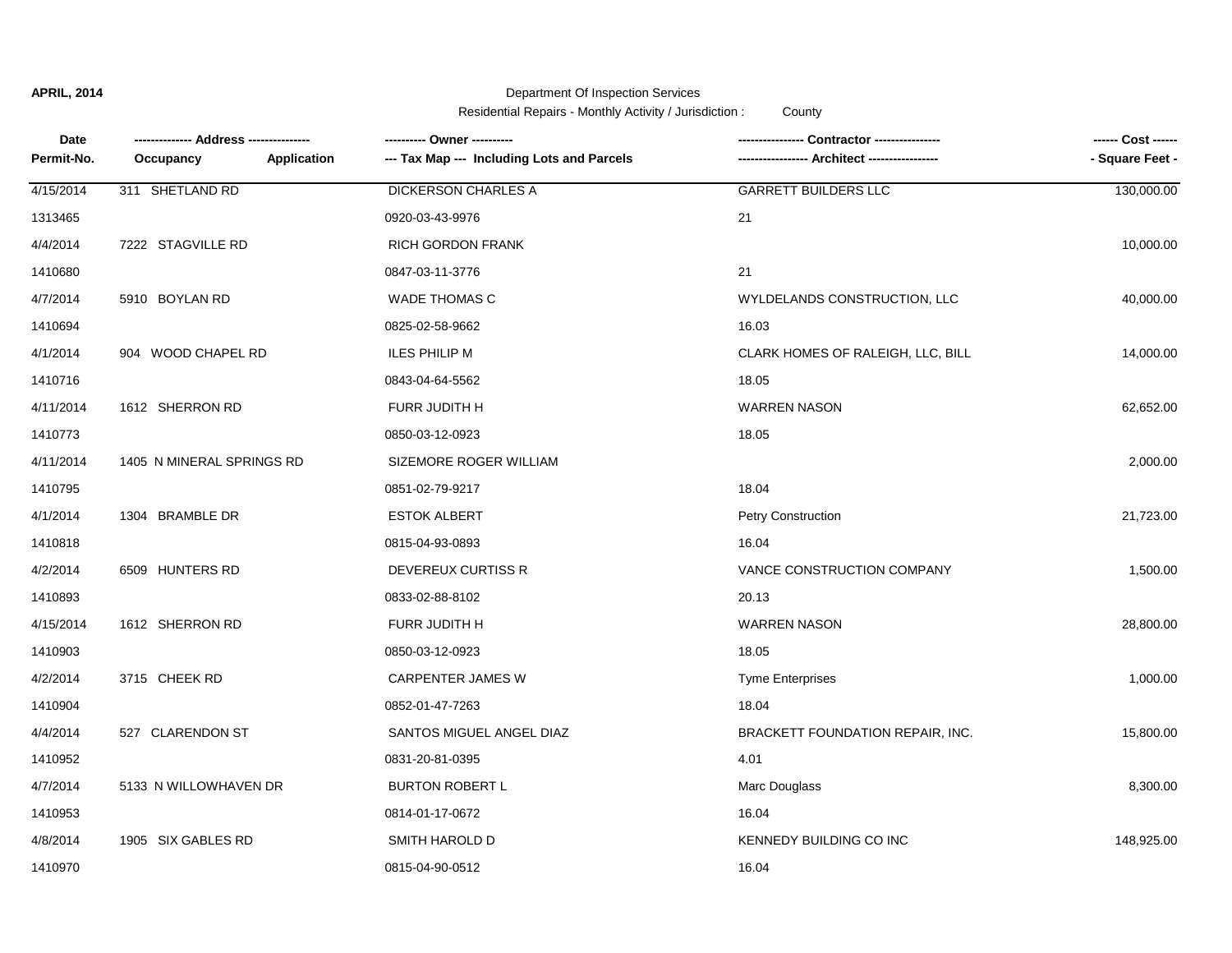## **APRIL, 2014**

### Department Of Inspection Services

Residential Repairs - Monthly Activity / Jurisdiction : County

| Date       |                     |                    | ---------- Owner ----------                |                               |                 |
|------------|---------------------|--------------------|--------------------------------------------|-------------------------------|-----------------|
| Permit-No. | Occupancy           | <b>Application</b> | --- Tax Map --- Including Lots and Parcels |                               | - Square Feet - |
| 4/17/2014  | 111 SKYLARK WAY     |                    | <b>FRANCIS THOM D</b>                      | ALUMINUM CO OF N.C.           | 15,250.00       |
| 1410975    |                     |                    | 0825-01-29-2686                            | 16.03                         |                 |
| 4/21/2014  | 2406 E GEER ST      |                    | OSWALD GLENN TYSON                         |                               | 2,500.00        |
| 1411001    |                     |                    | 0842-02-88-1870                            | 18.01                         |                 |
| 4/17/2014  | 5426 FAIROAKS RD    |                    | SARRO WILLIAM C                            | THD AT-HOME SERVICES, INC.    | 15,174.00       |
| 1411063    |                     |                    | 0815-04-50-3169                            | 16.04                         |                 |
| 4/30/2014  | 18 GRAY HAWK TRL    |                    | PERRY ROBERT JEFFREY                       |                               | 3,300.00        |
| 1411067    |                     |                    | 0848-02-58-3077                            | 21                            |                 |
| 4/26/2014  | 307 MERIDIAN RD     |                    | <b>HENDRICK AUTOMOTIVE GROUP</b>           | TP Triangle Construction, LLC | 1,000.00        |
| 1411092    |                     |                    | 0728-02-96-6823                            | 20.14                         |                 |
| 4/26/2014  | 308 CHADRON RD      |                    | <b>HENDRICK AUTOMOTIVE GROUP</b>           | LAZARO CONTRACTING            | 1,000.00        |
| 1411093    |                     |                    | 0718-04-53-5474                            | 20.12                         |                 |
| 4/26/2014  | 311 CHADRON RD      |                    | SOUTHPOINT LAND LLC                        | LAZARO CONTRACTING            | 1,000.00        |
| 1411094    |                     |                    | 0718-04-53-5158                            | 20.12                         |                 |
| 4/26/2014  | 319 CHADRON RD      |                    | HENDRICK AUTOMOTIVE GROUP                  | LAZARO CONTRACTING            | 1,000.00        |
| 1411095    |                     |                    | 0718-04-53-2188                            | 20.12                         |                 |
| 4/26/2014  | 325 CHADRON RD      |                    | <b>HENDRICK AUTOMOTIVE GROUP</b>           | LAZARO CONTRACTING            | 1,000.00        |
| 1411096    |                     |                    | 0718-04-53-1198                            | 20.12                         |                 |
| 4/26/2014  | 7011 CHANTICLEER DR |                    | HENDRICK AUTOMOTIVE GROUP                  | LAZARO CONTRACTING            | 1,000.00        |
| 1411097    |                     |                    | 0718-04-53-5062                            | 20.12                         |                 |
| 4/26/2014  | 7012 CHANTICLEER DR |                    | HENDRICK AUTOMOTIVE GROUP                  | LAZARO CONTRACTING            | 1,000.00        |
| 1411098    |                     |                    | 0718-04-52-2869                            | 20.12                         |                 |
| 4/26/2014  | 7015 CHANTICLEER DR |                    | HENDRICK AUTOMOTIVE GROUP                  | LAZARO CONTRACTING            | 1,000.00        |
| 1411099    |                     |                    | 0718-04-52-6903                            | 20.12                         |                 |
| 4/26/2014  | 7016 CHANTICLEER DR |                    | <b>HENDRICK AUTOMOTIVE GROUP</b>           | LAZARO CONTRACTING            | 1,000.00        |
| 1411100    |                     |                    | 0718-04-52-2788                            | 20.12                         |                 |